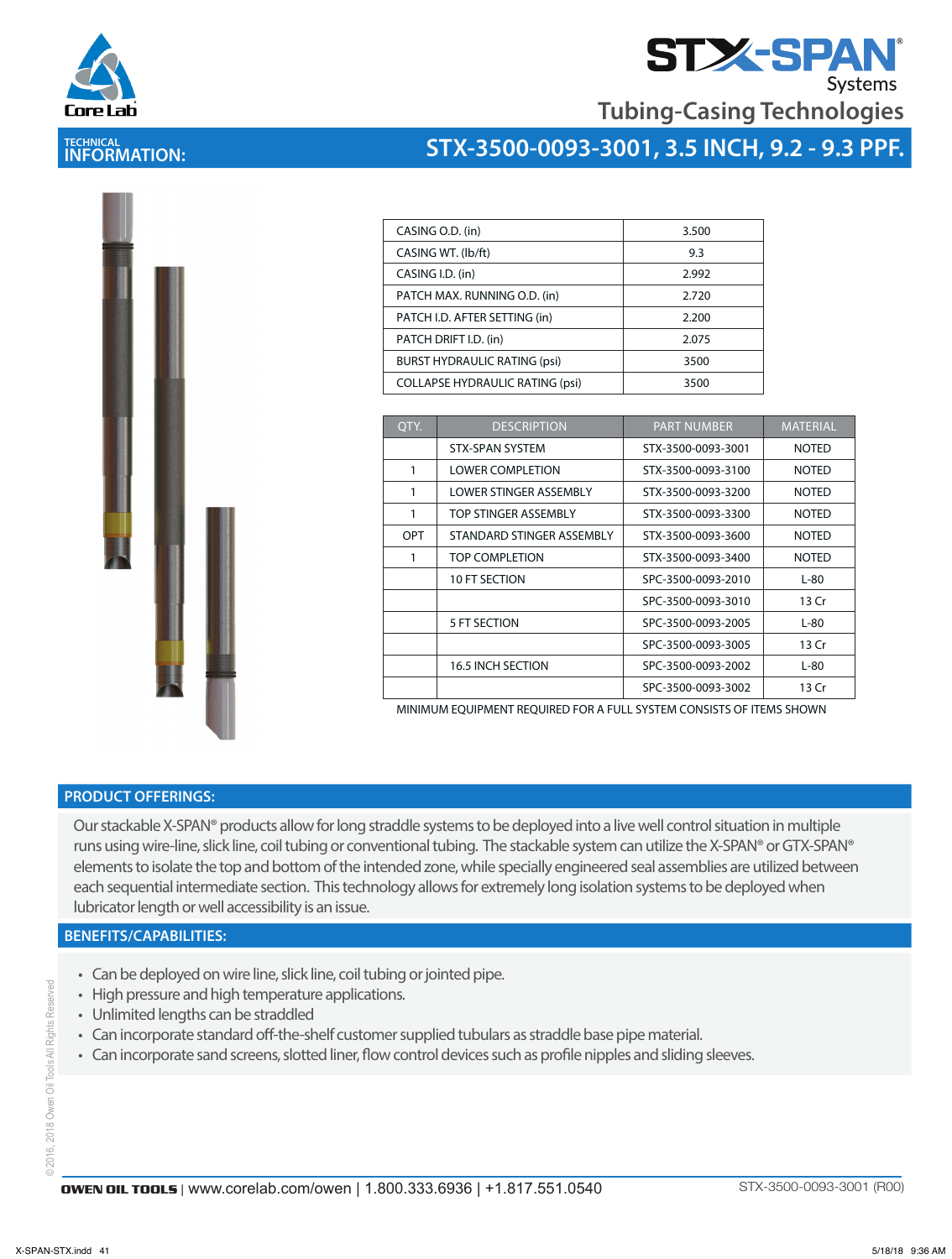



### **TECHNICAL INFORMATION:**

# **STX-3500-0093-3001, 3.5 INCH, 9.2 - 9.3 PPF.**



| CASING O.D. (in)                       | 3.500 |
|----------------------------------------|-------|
| CASING WT. (lb/ft)                     | 9.3   |
| CASING I.D. (in)                       | 2.992 |
| PATCH MAX. RUNNING O.D. (in)           | 2.720 |
| PATCH I.D. AFTER SETTING (in)          | 2.200 |
| PATCH DRIFT I.D. (in)                  | 2.075 |
| <b>BURST HYDRAULIC RATING (psi)</b>    | 3500  |
| <b>COLLAPSE HYDRAULIC RATING (psi)</b> | 3500  |

| OTY.         | <b>DESCRIPTION</b>              | <b>PART NUMBER</b>  | <b>MATERIAL</b>             |
|--------------|---------------------------------|---------------------|-----------------------------|
|              | <b>LOWER COMPLETION</b>         | STX-3500-0093-3100  | <b>NOTED</b>                |
| $\mathbf{1}$ | <b>BOX ELEMENT ASSEMBLY</b>     | SPC-3500-0093-2410  | SPC-3500-0093-2410A         |
| 1            | <b>BOX ELEMENT</b>              | SPC-3500-0093-2410A | 304L STAINLESS              |
| $\mathbf{1}$ | <b>BOTTOM SWAGE</b>             | SPC-3500-0093-2310  | 17-4 PH STAINLESS           |
| $\mathbf{1}$ | O-RING                          | OOO-V569-142        | <b>VITON</b>                |
| $\mathbf{1}$ | O-RING                          | OOO-V569-143        | <b>VITON</b>                |
| $\mathbf{1}$ | 42 - 43K SHEAR RING             | PAT-3500-058        | 1026                        |
| $\mathbf{1}$ | <b>SLEEVE NUT</b>               | SET-2687-130        | 4140/4142                   |
| $\mathbf{1}$ | <b>SLEEVE LOCK NUT</b>          | SET-2125-121        | 4130 / 4140 / 4142          |
| $\mathbf{1}$ | <b>OUICK CHANGE NUT</b>         | SET-2687-131        | 4130 / 4140 / 4142          |
| $\mathbf{1}$ | <b>OUICK CHANGE ROD</b>         | SET-2125-130        | 4340                        |
| $\mathbf{1}$ | <b>OUICK CHANGE NUT</b>         | SET-2125-131        | 4340                        |
| $\mathbf{1}$ | TOP ADAPTER ROD                 | SET-2125-132        | 4130 / 4140 / 4142          |
| $\mathbf{1}$ | ROD TANDEM CONNECTOR            | SET-2125-133        | 4130 / 4140 / 4142          |
| $\mathbf{1}$ | <b>BOTTOM ROD</b>               | SET-2125-136        | 4130 / 4140 / 4142          |
| $\mathbf{1}$ | <b>RELEASE RING ADAPTER</b>     | SET-2125-145        | 4130 / 4140 / 4142          |
| $\mathbf{1}$ | <b>COLLET</b>                   | SET-2125-161        | 4130 / 4140 / 4142          |
| $\mathbf{1}$ | <b>COLLET SUPPORT</b>           | SET-2125-155A       | 4140/4130                   |
| $\mathbf{1}$ | <b>LOWER SEAL BORE RECEIVER</b> | STX-3500-0093-3130  | <b>SUPER / HYPER CHROME</b> |
| 1            | <b>WICKER LATCH COLLET</b>      | STX-3500-0093-3553  | <b>SUPER / HYPER CHROME</b> |
| $\mathbf{1}$ | SETTING SLEEVE LOWER            | SET-2125-163B       | 4140/4142                   |
| 1            | SETTING SLEEVE UPPER            | SET-2125-163A       | 4140/4142                   |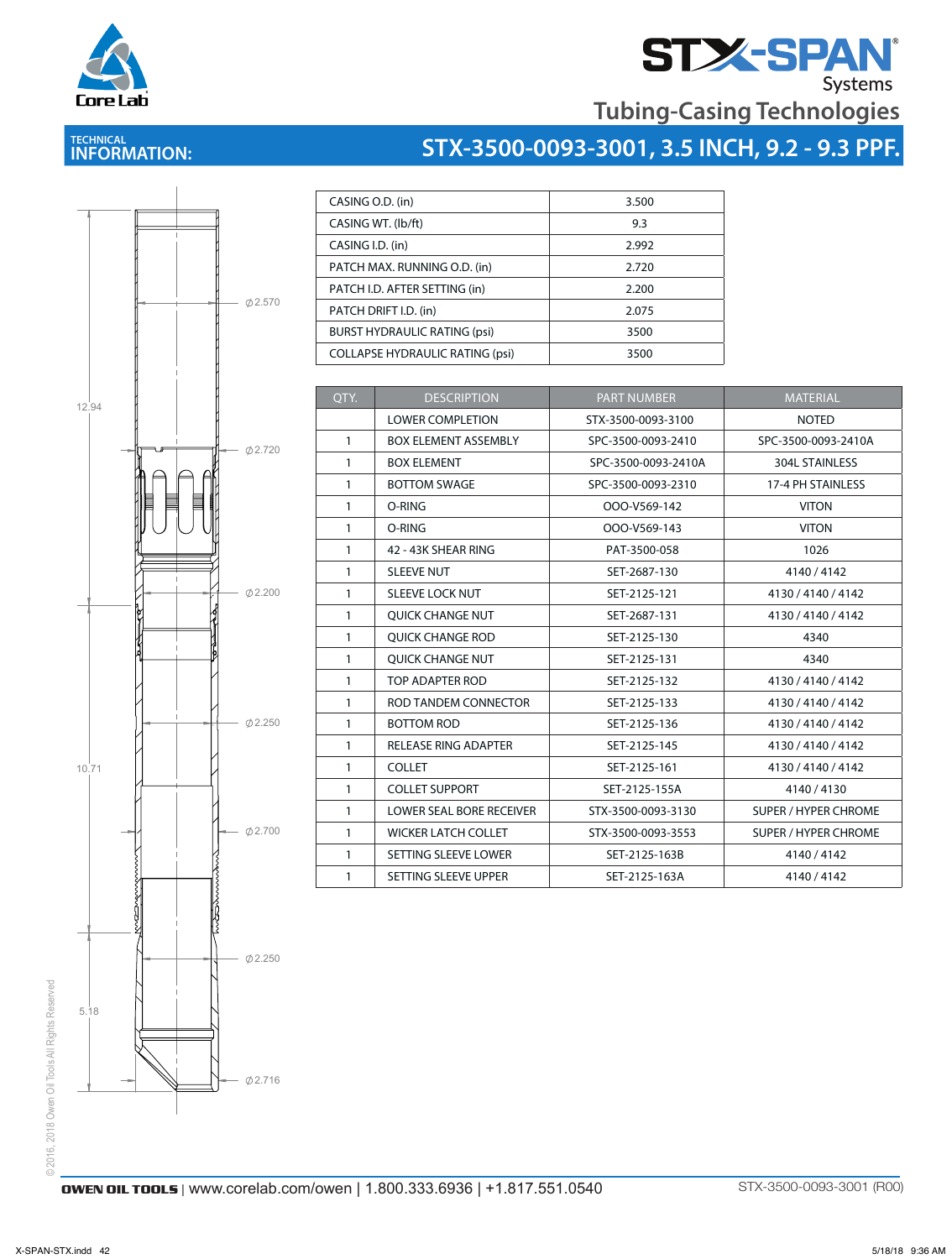

# **STX-SPAN** Systems

**Tubing-Casing Technologies**

## **TECHNICAL INFORMATION:**

## **STX-3500-0093-3001, 3.5 INCH, 9.2 - 9.3 PPF.**



| CASING O.D. (in)                       | 3.500 |
|----------------------------------------|-------|
| CASING WT. (lb/ft)                     | 9.3   |
| CASING I.D. (in)                       | 2.992 |
| PATCH MAX. RUNNING O.D. (in)           | 2.720 |
| PATCH I.D. AFTER SETTING (in)          | 2.200 |
| PATCH DRIFT I.D. (in)                  | 2.075 |
| <b>BURST HYDRAULIC RATING (psi)</b>    | 3500  |
| <b>COLLAPSE HYDRAULIC RATING (psi)</b> | 3500  |
|                                        |       |

| QTY.           | <b>DESCRIPTION</b>            | <b>PART NUMBER</b> | <b>MATERIAL</b>           |
|----------------|-------------------------------|--------------------|---------------------------|
| $\mathbf{1}$   | <b>LOWER STINGER ASSEMBLY</b> | STX-3500-0093-3200 | <b>NOTED</b>              |
| $\mathbf{1}$   | STANDARD STINGER W/LH         | STX-3500-0093-3220 | <b>SUPER/HYPER CHROME</b> |
| $\mathbf{1}$   | <b>STANDARD RECEIVER</b>      | STX-3500-0093-3530 | SUPER/HYPER CHROME        |
| <b>OPT</b>     | 10 FT SECTION                 | SPC-3500-0093-2010 | 13 Cr                     |
| $\mathbf{1}$   | SEAL RETAINER RING L/H        | STX-3500-0093-3555 | 13 Cr                     |
| 1              | <b>WICKER LATCH COLLET</b>    | STX-3500-0093-3551 | SUPER/HYPER CHROME        |
| $\mathbf{1}$   | "V" SEAL STACK                | STX-3500-0093-3500 | VITON/TEFLON/RYTON        |
| 2              | O-RING                        | OOO-V569-142       | <b>VITON</b>              |
| 2              | O-RING                        | OOO-V569-143       | <b>VITON</b>              |
| $\mathbf{1}$   | DEPLOYMENT AND RETRIEVAL TOOL | DRT-3500-0093-2001 | N/A                       |
| $\mathbf{1}$   | STANDARD STINGER ASSEMBLY     | STX-3500-0093-3600 | <b>NOTED</b>              |
| $\mathbf{1}$   | STANDARD STINGER              | STX-3500-0093-3230 | SUPER/HYPER CHROME        |
| $\mathbf{1}$   | <b>STANDARD RECEIVER</b>      | STX-3500-0093-3530 | SUPER/HYPER CHROME        |
| <b>OPT</b>     | 10 FT SECTION                 | SPC-3500-0093-2010 | 13 Cr                     |
| $\mathbf{1}$   | SEAL RETAINER RING            | STX-3500-0093-3550 | 13 Cr                     |
| $\mathbf{1}$   | <b>WICKER LATCH COLLET</b>    | STX-3500-0093-3551 | SUPER/HYPER CHROME        |
| $\mathbf{1}$   | "V" SEAL STACK                | STX-3500-0093-3500 | VITON/TEFLON/RYTON        |
| $\overline{2}$ | O-RING                        | OOO-V569-142       | <b>VITON</b>              |
| $\overline{2}$ | O-RING                        | OOO-V569-143       | <b>VITON</b>              |
| 1              | DEPLOYMENT AND RETRIEVAL TOOL | DRT-3500-0093-2001 | N/A                       |
| $\mathbf{1}$   | <b>TOP STINGER ASSEMBLY</b>   | STX-3500-0093-3300 | <b>NOTED</b>              |
| $\mathbf{1}$   | STANDARD STINGER              | STX-3500-0093-3230 | SUPER/HYPER CHROME        |
| $\mathbf{1}$   | TOP RECEIVER                  | STX-3500-0093-3330 | SUPER/HYPER CHROME        |
| <b>OPT</b>     | 10 FT SECTION                 | SPC-3500-0093-2010 | 13 Cr                     |
| $\mathbf{1}$   | SEAL RETAINER RING            | STX-3500-0093-3550 | 13 Cr                     |
| $\mathbf{1}$   | <b>WICKER LATCH COLLET</b>    | STX-3500-0093-3552 | SUPER/HYPER CHROME        |
| $\mathbf{1}$   | "V" SEAL STACK                | STX-3500-0093-3500 | VITON/TEFLON/RYTON        |
| $\overline{2}$ | O-RING                        | OOO-V569-142       | <b>VITON</b>              |
| 2              | O-RING                        | OOO-V569-143       | <b>VITON</b>              |
| 1              | DEPLOYMENT AND RETRIEVAL TOOL | DRT-3500-0093-2001 | N/A                       |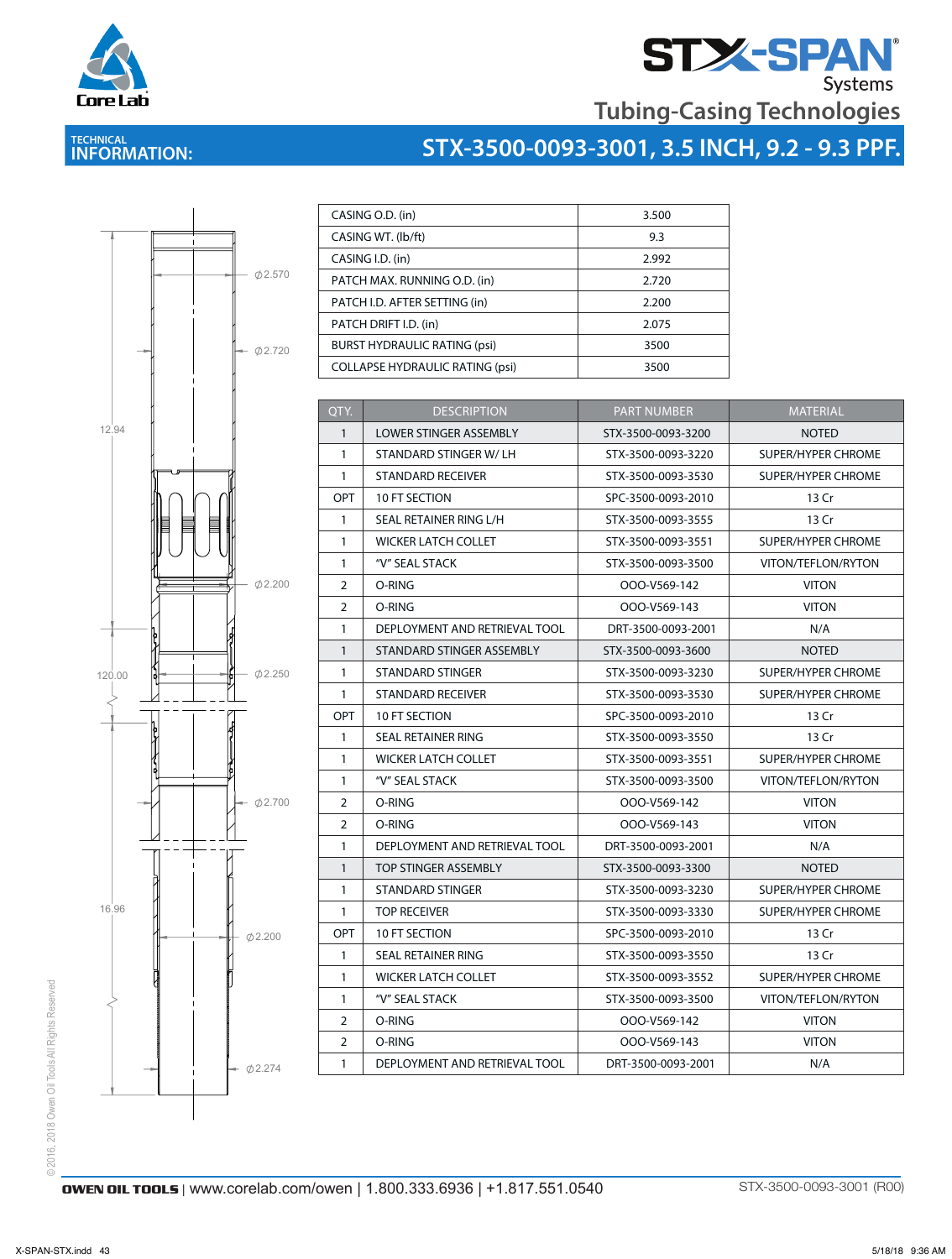



### **TECHNICAL INFORMATION:**

## **STX-3500-0093-3001, 3.5 INCH, 9.2 - 9.3 PPF.**



| CASING O.D. (in)                       | 3.500 |
|----------------------------------------|-------|
| CASING WT. (lb/ft)                     | 9.3   |
| CASING I.D. (in)                       | 2.992 |
| PATCH MAX. RUNNING O.D. (in)           | 2.720 |
| PATCH I.D. AFTER SETTING (in)          | 2.200 |
| PATCH DRIFT I.D. (in)                  | 2.075 |
| <b>BURST HYDRAULIC RATING (psi)</b>    | 3500  |
| <b>COLLAPSE HYDRAULIC RATING (psi)</b> | 3500  |

| OTY.           | <b>DESCRIPTION</b>          | <b>PART NUMBER</b>  | <b>MATERIAL</b>              |
|----------------|-----------------------------|---------------------|------------------------------|
|                | <b>TOP COMPLETION</b>       | STX-3500-0093-3400  | <b>NOTED</b>                 |
| $\mathbf{1}$   | PIN ELEMENT ASSEMBLY        | SPC-3500-0093-2210  | SPC-3500-0093-2210A          |
| $\mathbf{1}$   | PIN ELEMENT                 | SPC-3500-0093-2210A | <b>304L SOLUTION ANEALED</b> |
| $\mathbf{1}$   | <b>TOP SWAGE</b>            | SPC-3500-0093-2110  | 17-4 PH STAINLESS            |
| $\overline{2}$ | O-RING                      | OOO-V569-142        | <b>VITON</b>                 |
| 2              | O-RING                      | OOO-V569-143        | <b>VITON</b>                 |
| $\mathbf{1}$   | 42 - 43K SHEAR RING         | PAT-3500-058        | 1026                         |
| $\mathbf{1}$   | <b>SLEEVE NUT</b>           | SET-2687-130        | 4140/4142                    |
| $\mathbf{1}$   | <b>SLEEVE LOCK NUT</b>      | SET-2125-121        | 4130 / 4140 / 4142           |
| $\mathbf{1}$   | SETTING SLEEVE              | SET-2125-160        | 4140                         |
| $\mathbf{1}$   | <b>OUICK CHANGE NUT</b>     | SET-2687-131        | 4130 / 4140 / 4142           |
| $\mathbf{1}$   | <b>OUICK CHANGE ROD</b>     | SET-2125-130        | 4340                         |
| $\mathbf{1}$   | <b>OUICK CHANGE NUT</b>     | SET-2125-131        | 4340                         |
| $\mathbf{1}$   | TOP ADAPTER ROD             | SET-2125-132        | 4130 / 4140 / 4142           |
| $\mathbf{1}$   | ROD TANDEM CONNECTOR        | SET-2125-133        | 4130 / 4140 / 4142           |
| $\mathbf{1}$   | <b>BOTTOM ROD</b>           | SET-2125-136        | 4130 / 4140 / 4142           |
| $\mathbf{1}$   | <b>RELEASE RING ADAPTER</b> | SET-2125-145        | 4130 / 4140 / 4142           |
| $\mathbf{1}$   | <b>COLLET</b>               | SET-2125-161        | 4130 / 4140 / 4142           |
| $\mathbf{1}$   | <b>COLLET SUPPORT</b>       | SET-2125-155A       | 4130/4140                    |
| $\mathbf{1}$   | <b>PROFILE SUB</b>          | STX-3500-0093-3450  | <b>SUPER/HYPER CHROME</b>    |
| $\mathbf{1}$   | SEAL RETAINER RING R/H      | STX-3500-0093-3554  | 13 Cr                        |
| $\mathbf{1}$   | "V" SEAL STACK              | STX-3500-0093-3500  | VITON/TEFLON/RYTON           |
| $\mathbf{1}$   | <b>TOP STINGER</b>          | STX-3500-0093-3340  | <b>SUPER/HYPER CHROME</b>    |

1 TOP STIMBER STRINGER STATISTICS IN SERVICE STATISTICS IN SUPERFECT STATISTICS IN SERVICE STATISTICS.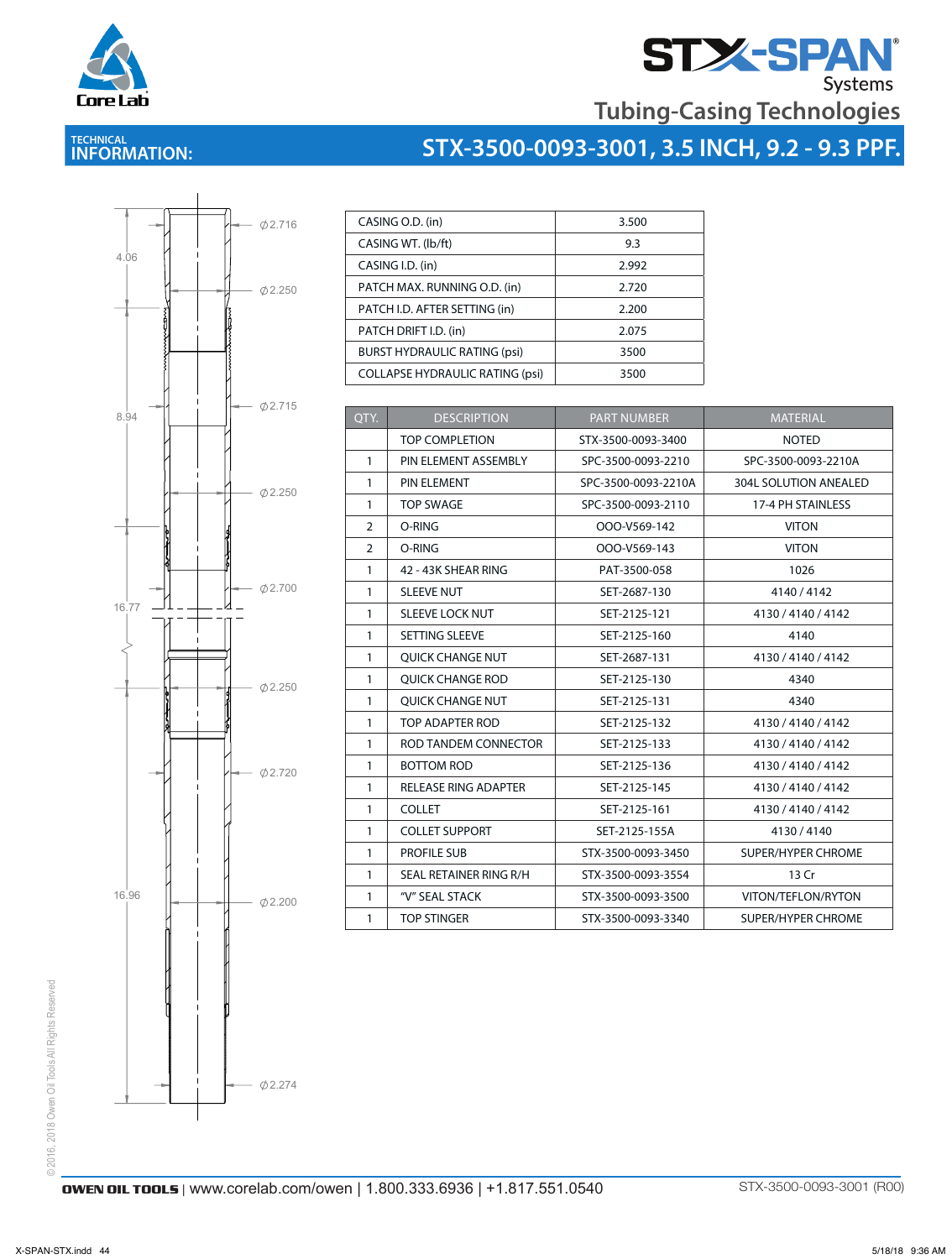



#### **SECTION SPECIFICATIONS:**



| <b>PART NUMBER</b>          | <b>LENGTH</b><br>(INCHES) | <b>OAL</b><br>(INCHES) | <b>WEIGHT</b><br>(LBS.) | <b>MATERIAL</b> |
|-----------------------------|---------------------------|------------------------|-------------------------|-----------------|
| SPC-3500-0093-2002          | 16.5                      | 18.32                  | 8.1                     | $L-80$          |
| SPC-3500-0093-3002          | 16.5                      | 18.32                  | 8.1                     | 13 Cr           |
| SPC-3500-0093-2005          | 60                        | 61.82                  | 29.6                    | $L-80$          |
| SPC-3500-0093-3005          | 60                        | 61.82                  | 29.6                    | 13 Cr           |
| SPC-3500-0093-2010          | 120                       | 121.82                 | 59.2                    | $L-80$          |
| SPC-3500-0093-3010          | 120                       | 121.82                 | 59.2                    | 13 Cr           |
|                             |                           |                        |                         |                 |
| <b>PATCH TENSILE RATING</b> |                           |                        | 27,000 LBF              |                 |

**STX-3500-0093-3001, 3.5 INCH, 9.2 - 9.3 PPF.**

| SYSTEM WEIGHTS WITHOUT | WEIGHT (LBS.) | <b>HYDRAULIC</b> |                        |            |
|------------------------|---------------|------------------|------------------------|------------|
| <b>SECTIONS</b>        |               | SET-2687-200     | 2-11/16 HYDRAULIC      |            |
| STX-3500-0093-3100     | 43            |                  | <b>SCREEN SUB</b>      | OTC        |
| STX-3500-0093-3200     | 89.13         |                  | <b>CIRCULATION SUB</b> | <b>SET</b> |
| STX-3500-0093-3300     | 89.13         |                  |                        |            |
| STX-3500-0093-3600     | 89.13         |                  | DUMP SUB               | <b>SET</b> |
|                        |               |                  |                        |            |
| STX-3500-0093-3400     | 48.64         |                  | PYROTECHNIC            |            |

#### **SYSTEM WEIGHTS SETTING TOOL OPTIONS:**

|              | <b>HYDRAULIC</b>       |                 |     |  |
|--------------|------------------------|-----------------|-----|--|
| SET-2687-200 | 2-11/16 HYDRAULIC      |                 | 150 |  |
|              | <b>SCREEN SUB</b>      | OT0798-288A-000 |     |  |
|              | <b>CIRCULATION SUB</b> | SET-2875-010    |     |  |
|              | DUMP SUB               | SET-2125-200    |     |  |

| 48.64 |              | <b>PYROTECHNIC</b>  |              | <b>WEIGHT (LBS)</b> |
|-------|--------------|---------------------|--------------|---------------------|
|       | SET-2687-101 | 2-11/16 MSST        |              | 90                  |
|       |              | <b>POWER CHARGE</b> | JEC-5334-104 |                     |
|       |              |                     | JEC-0212-044 |                     |
|       |              | <b>IGNITER</b>      | DET-5306-074 |                     |
|       |              |                     | DET-5306-008 |                     |